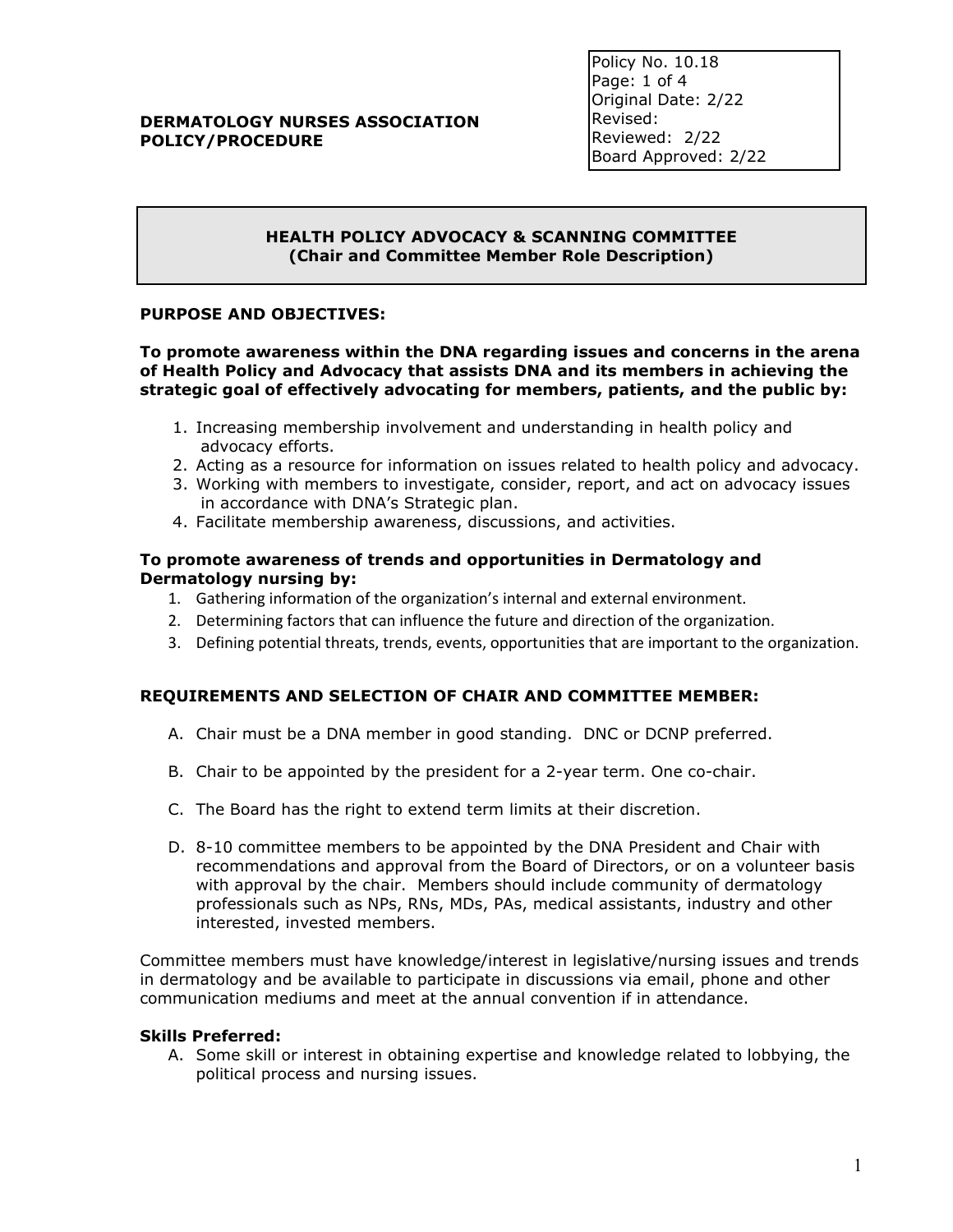- B. The skills to communicate complex issues to the DNA constituency for the purpose of decision-making.
- C. Competencies in building support for public policy decisions in a healthcare culture of multiple needs.
- D. Ability to develop relationships and the capacity at all levels to work effectively with people to achieve shared vision, to build effective interpersonal relationships, engage and empower others, and to enable the best of what is possible through human interaction.
- E. Is flexible, adaptable, and creative as the context continually changes, and is able to work with paradox and tension.
- F. Ensures that beliefs and values are always focused on the betterment of society and have reconciled their own personal beliefs and values with those of others and/or their organization.

## **DUTIES AND RESPONSIBILITIES:**

- A. Serve a term of 1 year; may be re-appointed based on need and willingness to serve. Able to commit at least 2 hours a week to monitor communications and participate in initiatives.
- B. Develop a strategic plan of action for the HPASC, which is presented to DNA board for approval.
- C. Develop a budget for any items or potential needs of the committee. For example: Funding for committee members to attend key meetings.
- D. Determine most effective method to advocate for members and their patients that is in line with DNA resources and mission.
- E. Participate in Education on the value and scope of a government relations program to determine a feasible option for DNA.
- F. Prioritize relevant issues and develop key position statements on those issues.
- G. Communicate to the DNA membership regarding legislative issues and plans of action. Current issues may be identified in collaboration with American Academy of Dermatology (AAD), American Nurses Association (ANA), and other appropriate associations which are related to and affect Dermatology Nursing.
- H. Communication of pertinent information to DNA members will be done via the *FOCUS*, the *Journal of the Dermatology Nurses' Association*, and/or the DNA Web site.
- I. Develop resources on the DNA Web site that related to health advocacy and policy issues.
- J. Strengthen collaboration with partner agencies and other nursing organizations' legislative committees.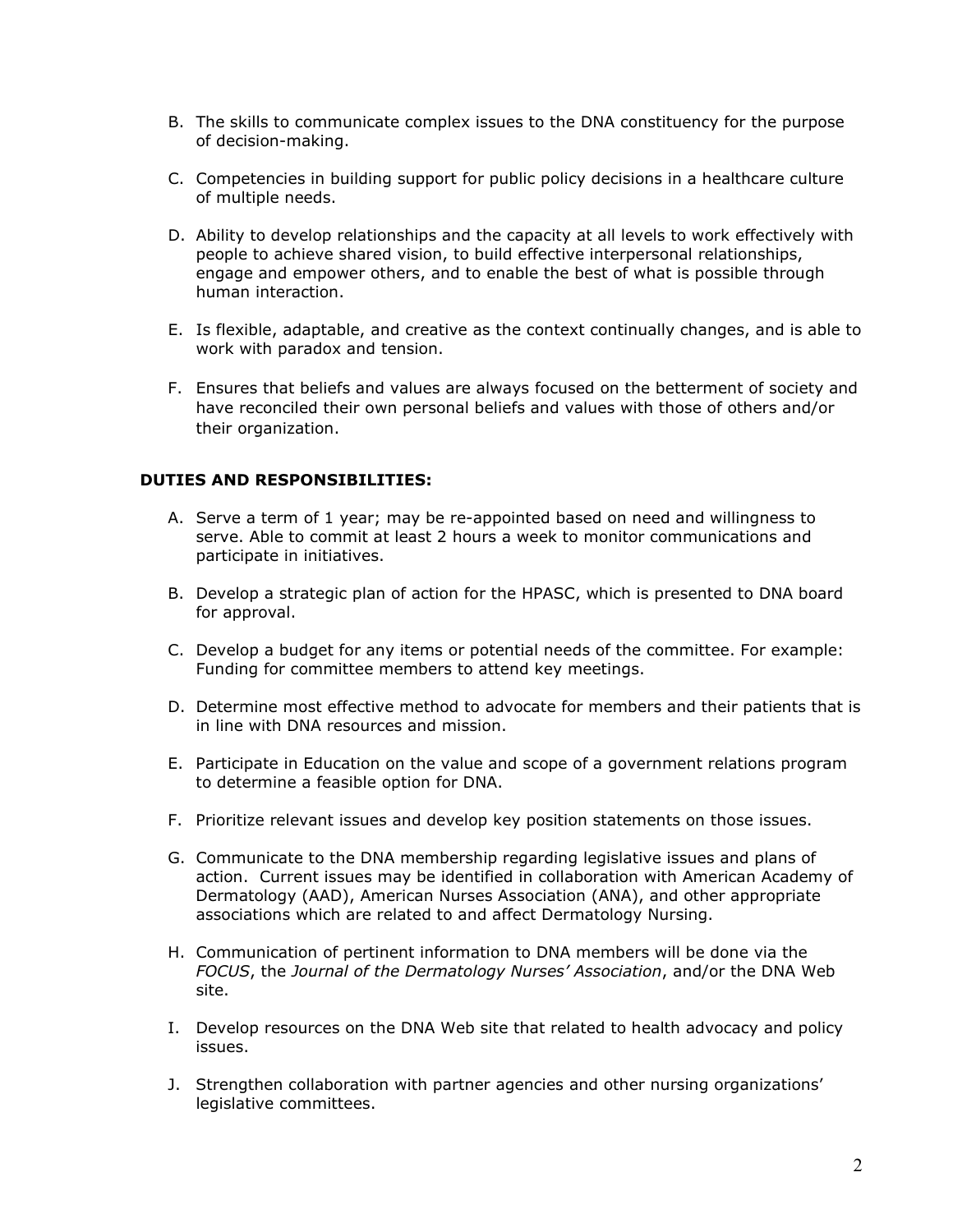- K. Participate in nursing legislation action groups as appropriate and communicate key initiatives and outcomes to members.
- L. Submit a report for each Board of Directors meeting identifying current issues, plans of actions and outcomes of actions. Goals, strategies, progress, and outcomes should be identified in all board reports.
- M. Facilitate discussions, organize, develop, and meet committee goals.
- N. Develop meeting agendas, calls, and conduct meetings.
- O. Provide input, advice, and direct the council members regarding making decisions that are in the best interest of the DNA.
- P. Coordinate the committees plan programs and activities.
- Q. Recruit stakeholders/members that are needed to ensure adequate representation for the committee.
- R. The chair will ensure that the incoming chair-elect and committee members are properly mentored and oriented.
- S. Ensure that the minutes are recorded for all committee members and distributed to council members, and that minutes are signed and forwarded to the DNA office for permanent record.
- T. Facilitate excellent communication among committee members, always maintaining discretion and confidentiality as needed.
- U. Assign tasks to council members as appropriate.
- V. Report any changes in committee members to the national office by using appropriate forms and procedures.

### **DUTIES AND RESPONSIBILITIES OF MEMBERS:**

- A. Identify and recruit any stakeholders that are lacking representation on the committee.
- B. Identify means for collaboration with other like organizations or industry partners.
- C. Identify prominent education trends, political trends, philanthropical trends, and technological trends within the field of Dermatology.
- *D.* Provide committee updates to the DNA members via newsletters, *FOCUS, Journal of Dermatology Nursing* and/or DNA website.